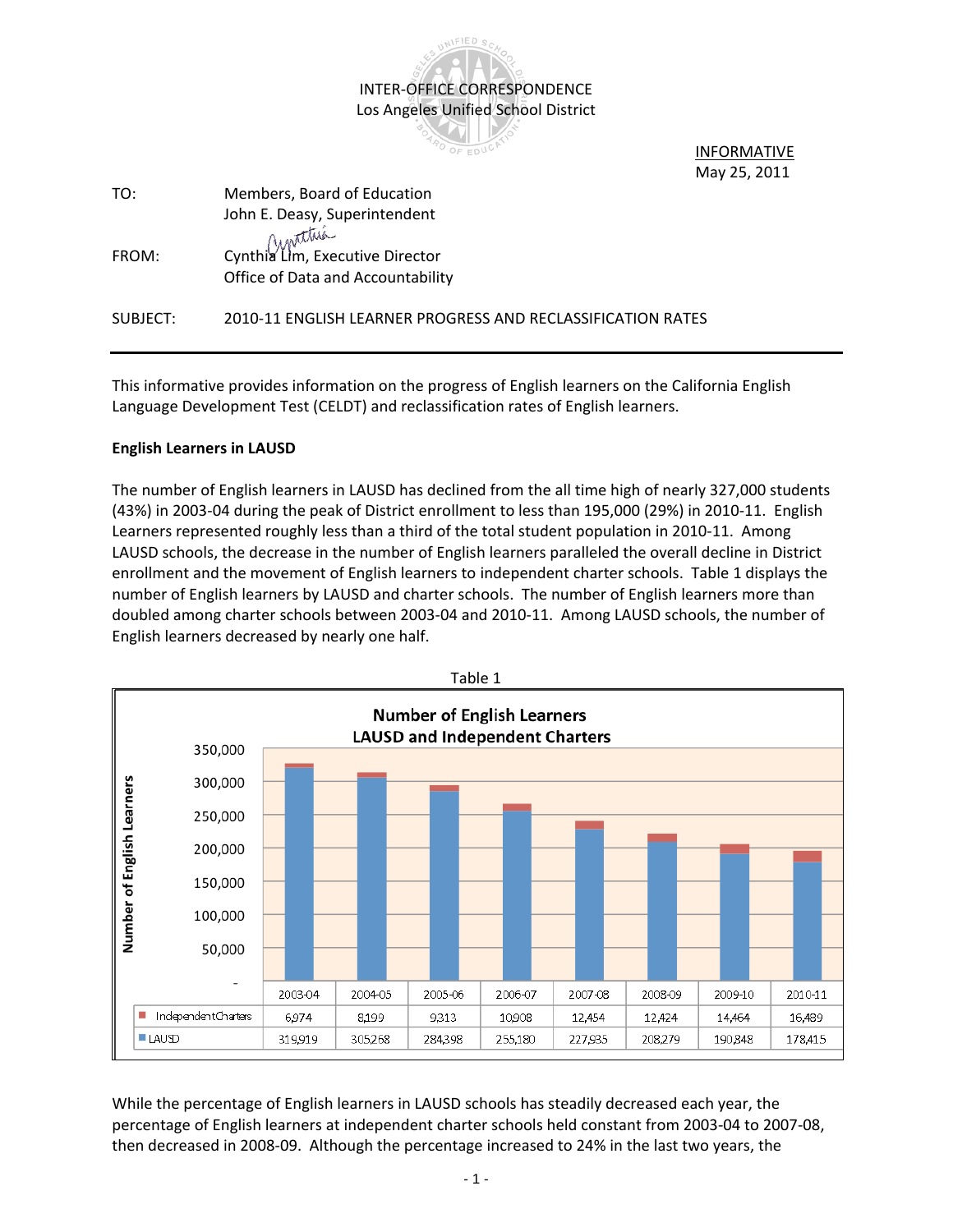percentage of English learners at independent charter schools was consistently lower than LAUSD schools.



# **Performance on the California English Language Development Test (CELDT)**

At the time of enrollment, students who speak another language at home other than English are assessed to determine their fluency in English. The California English Language Development Test (CELDT) is administered initially to all English Learners to determine proficiency levels and then on an annual basis to determine their progress towards proficiency in English. Annual CELDT results are used to determine what types of services and classroom instruction English learners should receive. It is one indicator of progress for English learners. Other indicators of progress for English learners include reclassification rates, performance on the California Standards Tests (CST) and ELD portfolios. CELDT results are also one of four criteria to help decide when students may be reclassified as fluent English proficient (RFEP).

The CELDT assesses four skill areas in kindergarten through grade 12: listening, speaking, reading, and writing. Overall CELDT scores are reported in five performance levels of English proficiency: Beginning, Early Intermediate, Intermediate, Early Advanced and Advanced.

In the 2010-11 school year, the percentage of students that scored at Early Advanced or Advanced decreased from the previous year across the entire district, from 37% to 34%. The percentage decreased for elementary and senior high grade levels, and held steady at 40% at middle schools.

| Los Angeles Unified School District* |         |         |         |             |             |  |  |  |
|--------------------------------------|---------|---------|---------|-------------|-------------|--|--|--|
|                                      | 2006-07 | 2007-08 | 2008-09 | $2009 - 10$ | $2010 - 11$ |  |  |  |
| Elementary (K-5)                     | 30      | 34      | 38      | 36          | 34          |  |  |  |
| Middle Schools (6-8)                 | 40      | 40      | 40      | 40          | 40          |  |  |  |
| High Schools (9-12)                  | 34      | 34      | 38      | 38          | 32          |  |  |  |
| <b>All Schools</b>                   |         | 35      | 38      |             |             |  |  |  |

Table 3 Percentage of English Learners Scoring at Early Advanced or Advanced on CELDT

\*Does not include independent charter schools.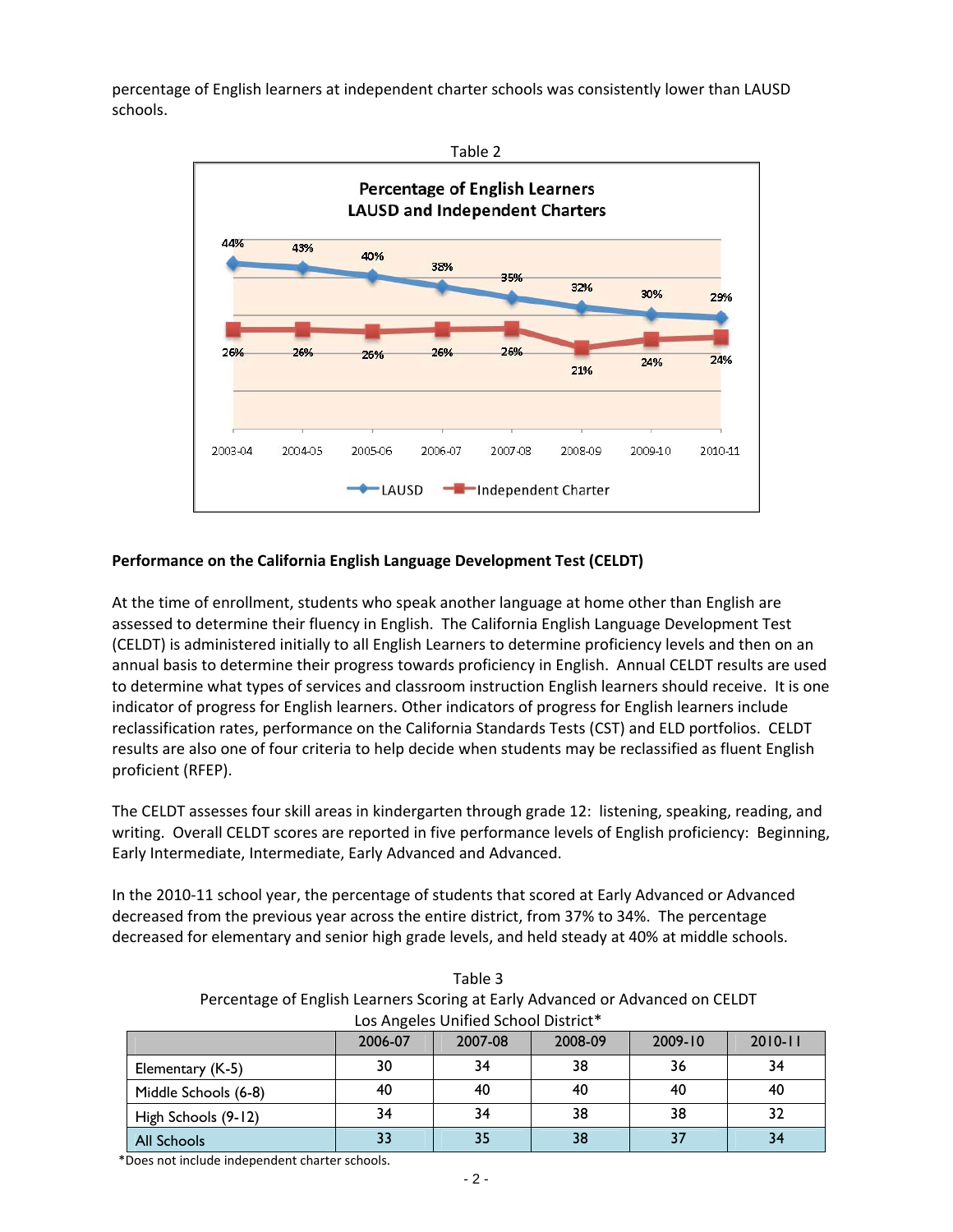When the results were disaggregated by LAUSD and charter schools, the percentage of English learners scoring Early Advanced or Advanced on CELDT was higher among independent charter schools. However, the same pattern of decrease in proficiency on CELDT was noted among charter schools in elementary and high schools. (Comparable CELDT data for charter schools was available on the California Department of Education (CDE) website for two years only.)

| LAUSD and muebendent Charlers |         |              |        |                             |             |                |  |
|-------------------------------|---------|--------------|--------|-----------------------------|-------------|----------------|--|
|                               |         | <b>LAUSD</b> |        | <b>Independent Charters</b> |             |                |  |
|                               | 2009-10 | $2010 - 11$  | Change | 2009-10                     | $2010 - 11$ | Change         |  |
| Elementary (K-5)              | 36      | 34           | $-2$   | 38                          | 37          | $\blacksquare$ |  |
| Middle Schools (6-8)          | 40      | 40           | 0      | 59                          | 59          |                |  |
| High Schools (9-12)           | 38      | 32           | -6     | 53                          | 48          | -5             |  |
| All Schools                   | 37      | 34           | -3     | 46                          | 44          | $-2$           |  |

Table 4 Percentage of English Learners Scoring at Early Advanced or Advanced on CELDT LAUSD and Independent Charters

When CELDT scores were examined across the state, the same trend of decreases in the percentage of students scoring Early Advanced and Advanced were apparent at the state level and across other urban districts in California. Statewide, the percentage decreased by three percentage points, similar to LAUSD. Pomona and San Jose had decreases of five percentage points from the previous year.

|                   | 2008-09 | 2009-10 | $2010 - 11$ | Change |
|-------------------|---------|---------|-------------|--------|
| Sacramento        | 42%     | 42%     | 40%         | $-2\%$ |
| <b>California</b> | 39%     | 40%     | 37%         | $-3%$  |
| San Francisco     | 39%     | 39%     | 36%         | -3%    |
| Pasadena          | 36%     | 37%     | 35%         | $-2\%$ |
| San Diego         | 36%     | 37%     | 35%         | $-2\%$ |
| Pomona            | 40%     | 38%     | 34%         | -4%    |
| <b>LAUSD</b>      | 38%     | 37%     | 34%         | $-3%$  |
| Oakland           | 34%     | 36%     | 34%         | $-2\%$ |
| Long Beach        | 32%     | 35%     | 34%         | -1%    |
| San Jose          | 32%     | 35%     | 30%         | -5%    |
| Fresno            | 32%     | 32%     | 29%         | -3%    |

Table 5 Percentage of English Learners Scoring at Early Advanced or Advanced on CELDT

# **Matched CELDT Scores**

Another indicator of progress of English learners is how many students gain a level of proficiency on the CELDT each year. Using matched student level data, we are able to determine how many students increased one or more levels on the CELDT, how many remained at the same level from the previous year, and how many students decreased one or more levels from the previous year. Table 6 shows that overall, the percentage of students who increased one or more levels on the CELDT decreased from the previous year, from 43% to 41%. The percentages remained stable at middle schools and decreased slightly for elementary schools. At the senior high school level, the percentage of students increasing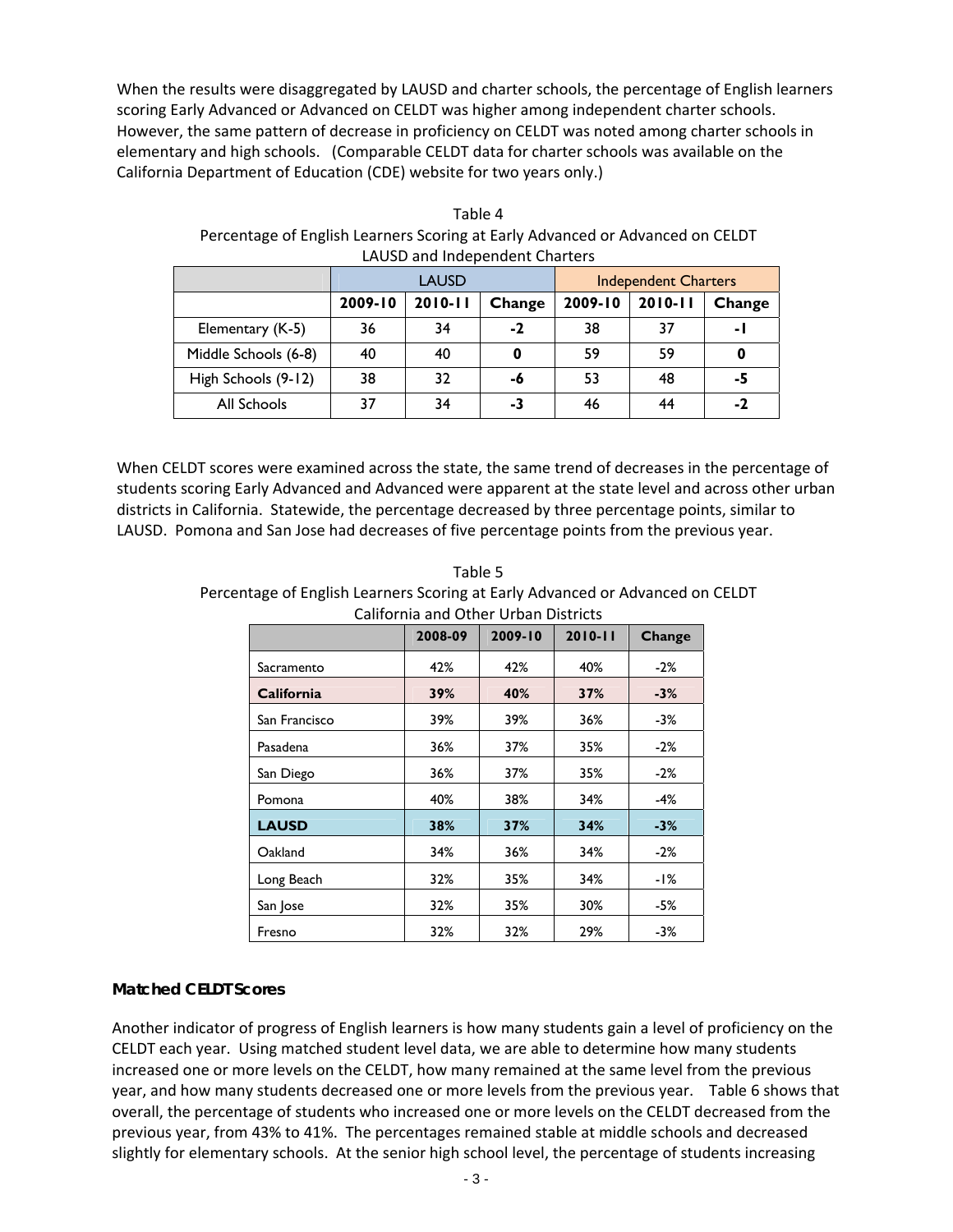levels on CELDT declined from 34% to 27%. This data was available for LAUSD schools only since we did not have access to student level CELDT data for charter schools.

|                                            |      | Pertentage of English Learners that Changed Levels on CELDT from Previous Team<br>$2007 -$<br>2008-<br>2009- |      |                  |  |  |
|--------------------------------------------|------|--------------------------------------------------------------------------------------------------------------|------|------------------|--|--|
|                                            | 2008 | 2009                                                                                                         | 2010 | $2010 -$<br>2011 |  |  |
| <b>Elementary Schools</b>                  |      |                                                                                                              |      |                  |  |  |
| % of Students - Increase 1 or more levels  | 54%  | 54%                                                                                                          | 49%  | 48%              |  |  |
| % of Students - No Change                  | 36%  | 35%                                                                                                          | 38%  | 37%              |  |  |
| % of Students - Decreased 1 or more levels | 11%  | 11%                                                                                                          | 14%  | 15%              |  |  |
| <b>Middle Schools</b>                      |      |                                                                                                              |      |                  |  |  |
| % of Students - Increase 1 or more levels  | 37%  | 38%                                                                                                          | 36%  | 36%              |  |  |
| % of Students - No Change                  | 50%  | 49%                                                                                                          | 50%  | 50%              |  |  |
| % of Students - Decreased 1 or more levels | 14%  | 13%                                                                                                          | 14%  | 13%              |  |  |
| <b>Senior High Schools</b>                 |      |                                                                                                              |      |                  |  |  |
| % of Students - Increase 1 or more levels  | 32%  | 35%                                                                                                          | 34%  | 27%              |  |  |
| % of Students - No Change                  | 53%  | 51%                                                                                                          | 52%  | 54%              |  |  |
| % of Students - Decreased 1 or more levels | 15%  | 14%                                                                                                          | 15%  | 19%              |  |  |
| <b>All Schools</b>                         |      |                                                                                                              |      |                  |  |  |
| % of Students - Increase 1 or more levels  | 46%  | 47%                                                                                                          | 43%  | 41%              |  |  |
| % of Students - No Change                  | 42%  | 41%                                                                                                          | 43%  | 43%              |  |  |
| % of Students - Decreased 1 or more levels | 12%  | 12%                                                                                                          | 14%  | 15%              |  |  |

Table 6 Percentage of English Learners that Changed Levels on CELDT from Previous Year\*

\*Student level data not available for independent charter schools.

# **Reclassification Rates**

In order to be reclassified as a fluent English student, an English learner must meet four criteria:

- 1. Score at Early Advanced or Advanced on the overall CELDT and score Intermediate or higher in each of the four subskill areas: listening, speaking, reading, and writing,
- 2. Score at Basic or above on the California Standards Test (CST) in English Language Arts,
- 3. Attain a "C" or higher in English at the secondary level, or attain a "3" or higher in elementary,
- 4. Obtain parental input for reclassification.

Reclassification rates are calculated by counting the number of students who reclassified since the last language census in March 2010 to March 2011. The number of reclassified students is divided by the number of English learners from the previous school year. As of the language census conducted in March 2011, the reclassification rate for the District decreased from 14.4 to 12.4. Reclassification rates decreased in every local district except for Local District 8, where the rate increased from 13 to 14.5. Reclassification rates for 2010-11 at the state level are not yet available for review.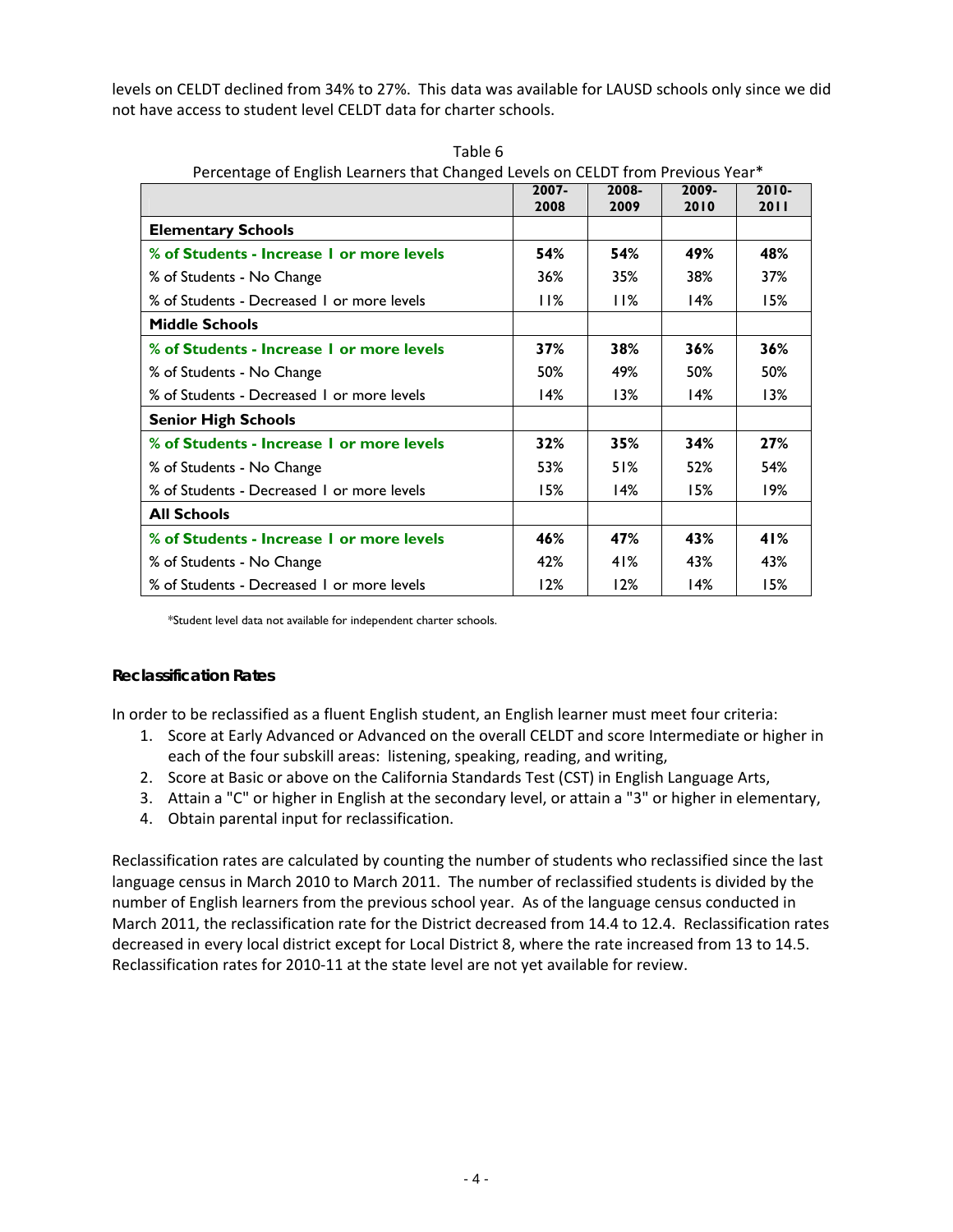| Reclassification Rates by Local District |       |       |       |           |           |                                 |  |
|------------------------------------------|-------|-------|-------|-----------|-----------|---------------------------------|--|
| LD                                       | 06-07 | 07-08 | 08-09 | $09 - 10$ | $10 - 11$ | Change<br>09-10 to<br>$10 - 11$ |  |
| ı                                        | 14.9  | 17    | 15    | 16        | 12.9      | $-3.1$                          |  |
| $\mathbf{2}$                             | 14.2  | 15.6  | 15.6  | 14.7      | 13.2      | $-1.5$                          |  |
| 3                                        | 14.8  | 14.9  | 14.5  | 14.8      | 12.8      | $-2$                            |  |
| $\overline{4}$                           | 4     | 14.7  | 14.2  | 14.3      | 11.3      | $-3$                            |  |
| 5                                        | 12.7  | 14.5  | 13.6  | 15.1      | 13.3      | $-1.8$                          |  |
| 6                                        | 13.9  | 17    | 17.6  | 16.2      | 4         | $-2.2$                          |  |
| 7                                        | 11.9  | 11.4  | 14.2  | 13.2      | 10.1      | $-3.1$                          |  |
| 8                                        | 13.2  | 13.5  | 14.4  | 3         | 14.5      | 1.5                             |  |
| S                                        | 7.6   | 6.7   | 6.5   | 7.4       | 2.3       | $-5.1$                          |  |
| T.                                       | 2     | 12.3  | П     | 10.4      | 9.7       | $-0.7$                          |  |
| <b>LAUSD</b>                             | 13.6  | 14.7  | 14.6  | 14.4      | 12.4      | $-2$                            |  |
| Independent<br>Charters                  | 10.2  | 14.9  | 19.8  | 27.2      | 16.8      | $-10.4$                         |  |

Table 7 Reclassification Rates by Local District

By school level, reclassification rates decreased at elementary, middle and high schools. The sharpest decline was at the middle school level where reclassification rates fell from 15.7 to 12.6.



Table 8

\*Does not include independent charters.